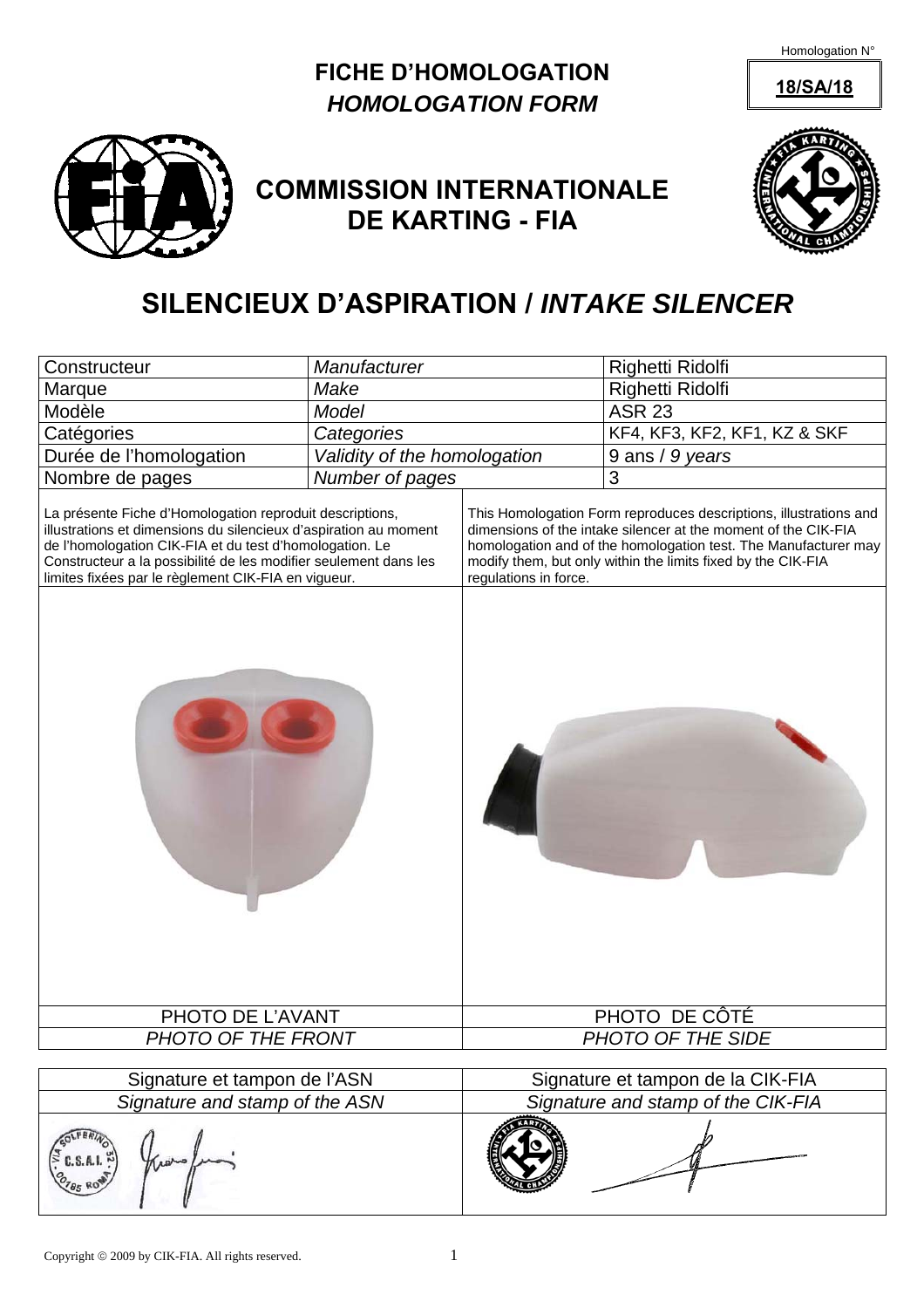**18/SA/18**

| A                                       | <b>DESCRIPTIONS TECHNIQUES</b>        |                                  | A               |                                          | <b>TECHNICAL DESCRIPTIONS</b>                          |
|-----------------------------------------|---------------------------------------|----------------------------------|-----------------|------------------------------------------|--------------------------------------------------------|
| Volume en cm <sup>3</sup>               |                                       |                                  |                 | $3960 \text{cm}^3 + 2\%$<br>Volume in cc |                                                        |
|                                         | Matériau                              |                                  | <b>Material</b> |                                          | Polipropilene                                          |
|                                         | Nombre d'ouvertures d'admission d'air |                                  |                 | Number of air intake openings            |                                                        |
| Longueur des conduits d'admission       |                                       | Length of the inlet ducts        |                 |                                          | 100mm +/-2% (≥98mm)                                    |
| Diamètre des conduits d'admission       |                                       | Diameter of the inlet ducts      |                 |                                          | 23mm max.                                              |
| Surface de l'élément filtrant intérieur |                                       | Surface of the internal filter   |                 |                                          | 320cm <sup>2</sup> +/-2% ( $\geq$ 200cm <sup>2</sup> ) |
| Epaisseur de l'élément filtrant         |                                       | Thickness of the internal filter |                 |                                          | 12mm - 10%                                             |

| <b>A1</b> | Dessin technique<br>[dimensions d'encombrement – diamètre du<br>(des) tube(s) d'admission – diamètre de la<br>fixation au carburateur] |  | <b>Technical drawing</b><br>[main external dimensions - diameter of the<br>inlet tube(s) - diameter of the fixation to the<br>carburettor] |  |
|-----------|----------------------------------------------------------------------------------------------------------------------------------------|--|--------------------------------------------------------------------------------------------------------------------------------------------|--|
|           | 160 ±10<br>062 ±2<br>$155 + 10$                                                                                                        |  | $280 + 15$<br>$\Theta_{23}$                                                                                                                |  |